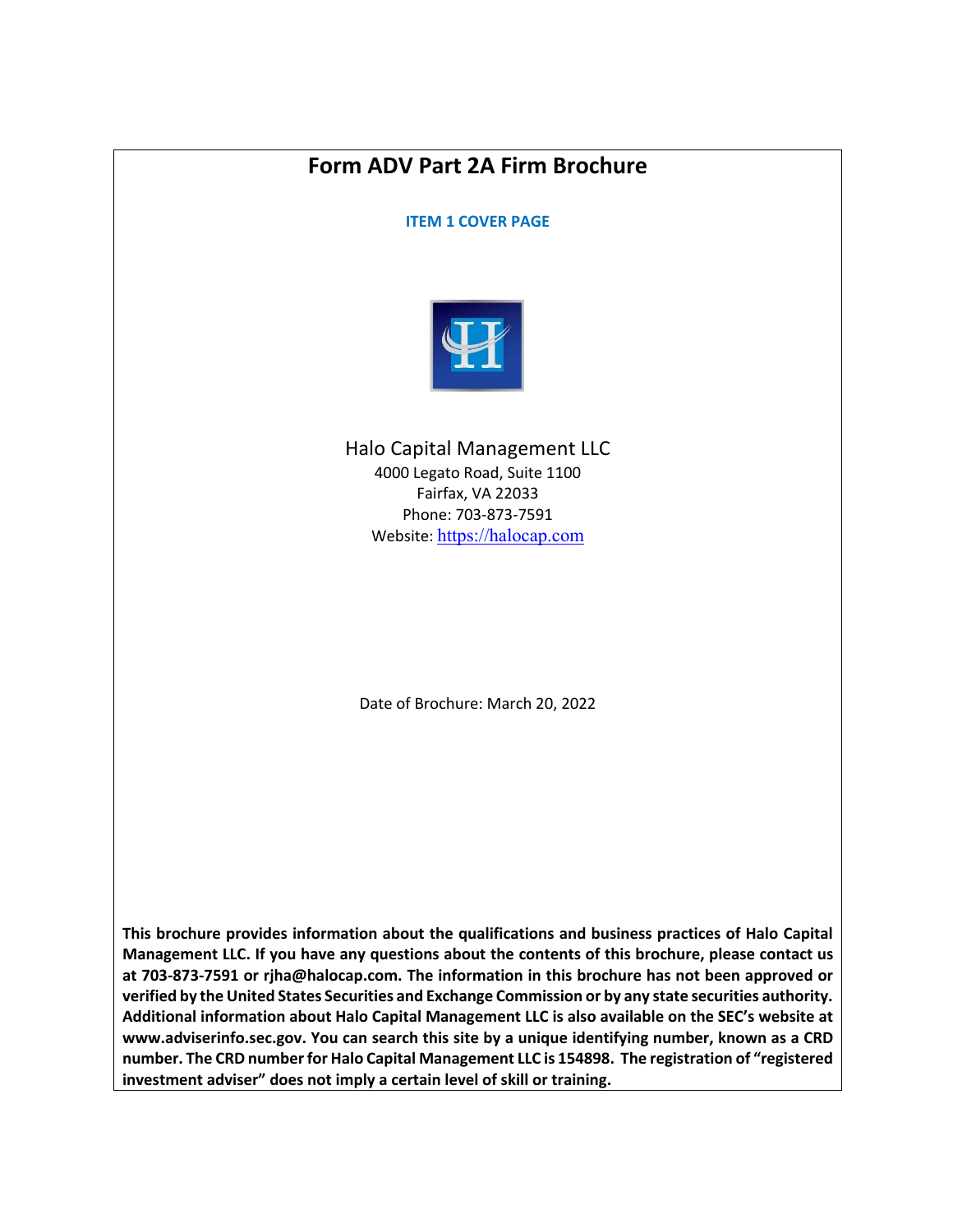#### **ITEM 2 MATERIAL CHANGES**

There are no material changes to the brochure since its last update on March 15, 2021.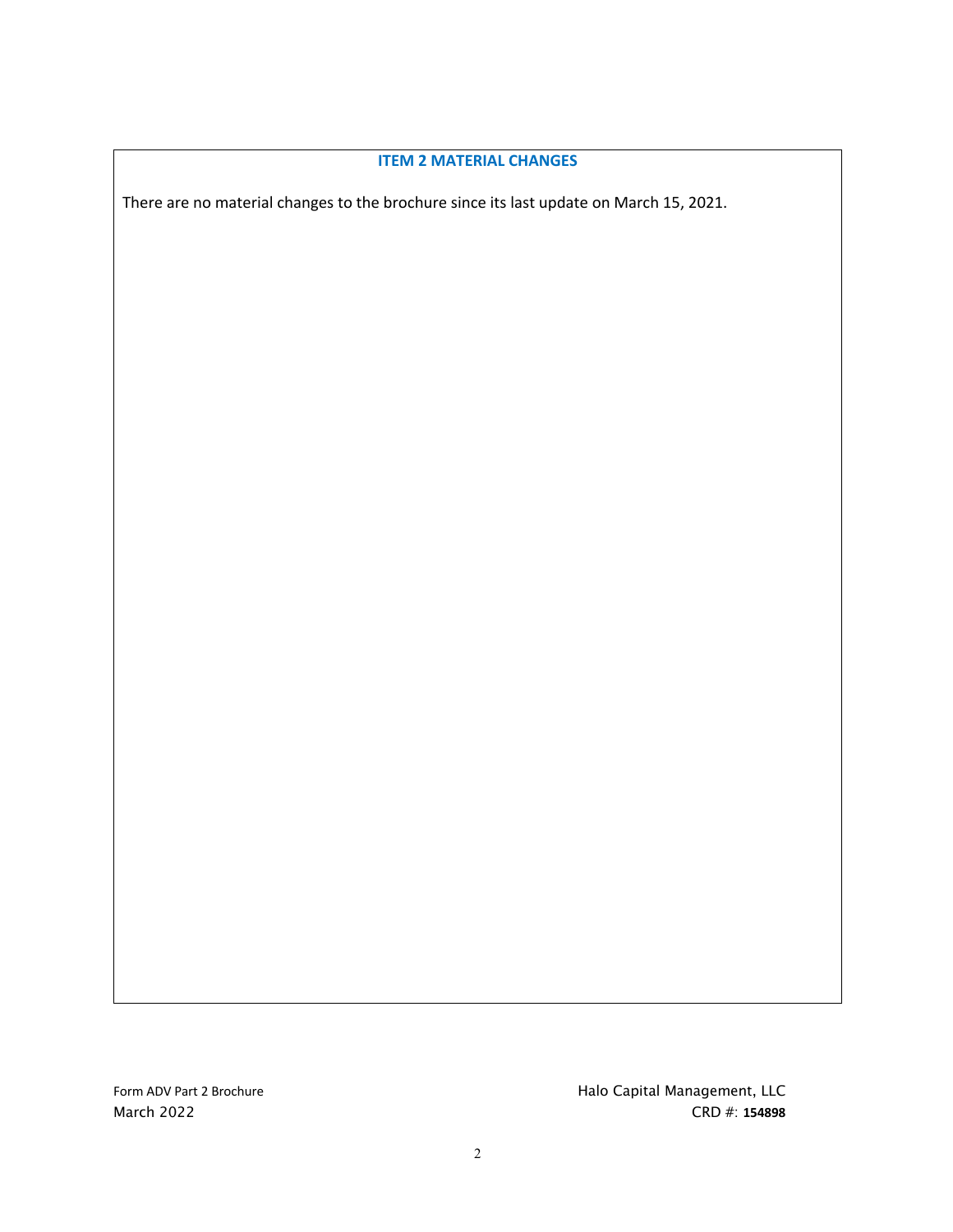| Item<br>Number          | Item                                                                 | Page<br>Number |
|-------------------------|----------------------------------------------------------------------|----------------|
|                         |                                                                      |                |
| $\mathbf{1}$            | Cover Page                                                           | $\mathbf{1}$   |
| $\overline{2}$          | <b>Material Changes</b>                                              | $\overline{2}$ |
| 3                       | <b>Table of Contents</b>                                             | 3              |
| $\overline{\mathbf{4}}$ | <b>Advisory Business</b>                                             | 4              |
| 5                       | <b>Fees and Compensation</b>                                         | 5              |
| 6                       | Performance-Based Fees and Side-By-Side Management                   | 7              |
| $\overline{7}$          | <b>Types of Clients</b>                                              | 8              |
| 8                       | Methods of Analysis, Investment Strategies and Risk of Loss          | 9              |
| 9                       | Disciplinary Information                                             | 11             |
| 10                      | Other Financial Industry Activities and Affiliations                 | 12             |
| 11                      | Code of Ethics, Participation or Interest in Client Transactions and | 13             |
|                         | <b>Personal Trading</b>                                              |                |
| 12                      | <b>Brokerage Practices</b>                                           | 14             |
| 13                      | <b>Review of Accounts</b>                                            | 15             |
| 14                      | Client Referrals and Other Compensation                              | 16             |
| 15                      | Custody                                                              | 17             |
| 16                      | <b>Investment Discretion</b>                                         | 18             |
| 17                      | <b>Voting Client Securities</b>                                      | 19             |
| 18                      | <b>Financial Information</b>                                         | 20             |
| 19                      | Requirements for State-Registered Advisers                           | 21             |
|                         | Brochure Supplement For Rajesh Jha (Form ADV Part 2B)                | $22 - 23$      |
|                         |                                                                      |                |
|                         |                                                                      |                |
|                         |                                                                      |                |
|                         |                                                                      |                |
|                         |                                                                      |                |
|                         |                                                                      |                |
|                         |                                                                      |                |
|                         |                                                                      |                |
|                         |                                                                      |                |
|                         |                                                                      |                |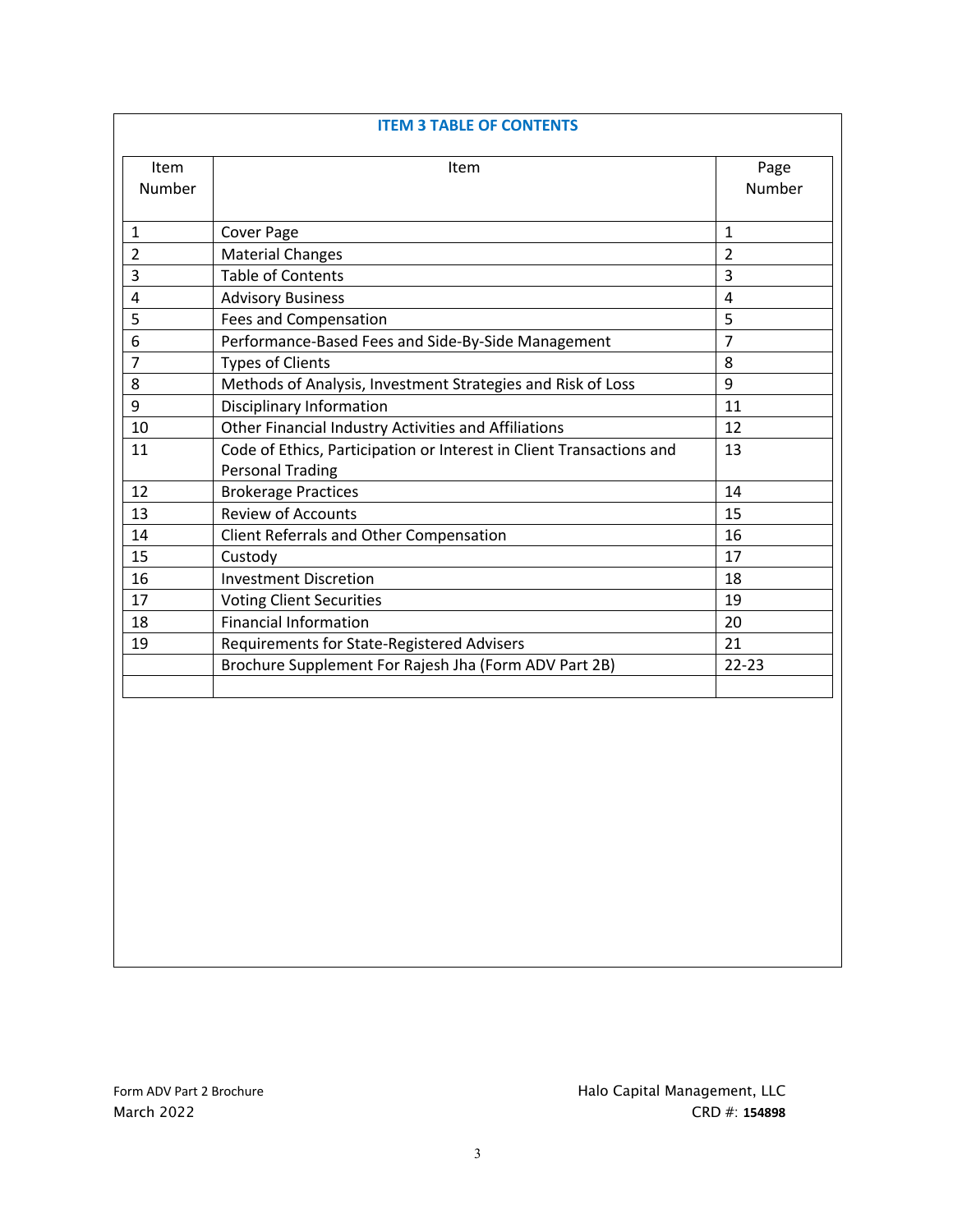#### **ITEM 4 ADVISORY BUSINESS**

A. Halo Capital Management LLC ("the Adviser") is a Limited Liability Company, incorporated in the State of Virginia in 2010. The managing member of Halo Capital Management, LLC is Rajesh Jha, who is also its sole member.

B. The Adviser offers discretionary asset management services to clients. The client authorizes the Adviser discretionary authority to execute selected investment program transactions as stated within the Investment Advisory Agreement. As of March 20, 2022, the Adviser has \$35,140,000 under discretionary asset management services. The Adviser has \$932,000 assets under non-discretionary asset management services.

C. The Adviser does not take clients' instructions to purchase or not to purchase specific securities. However, clients may impose restrictions from purchasing specific security symbols through setting of their brokerage accounts, and it is the responsibility of clients to work with brokerage to ensure the restriction is properly enforced. However, at the Adviser's discretion, the Adviser may tailor customized portfolios of different objectives for the needs of individual investors, high net worth clients or institutions.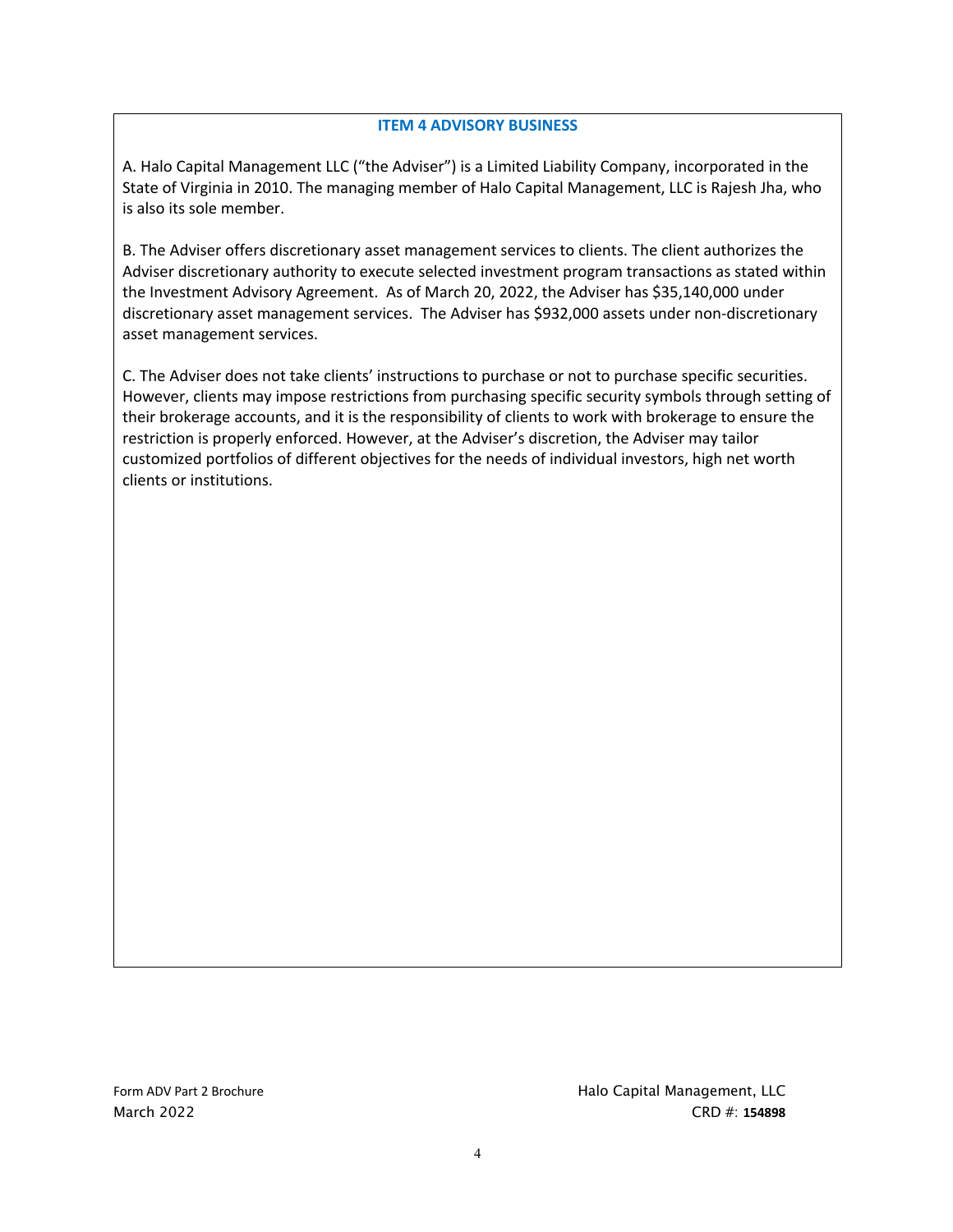## **ITEM 5 FEE AND COMPENSATION**

A. (1) Asset Management Fee: For individual clients, the Adviser is directly compensated by the fee from clients for a percentage of assets under management for using the Adviser's portfolios. Fees are based on a percentage of Assets Under Management, **defined as net market value of the account**, under the following schedule:

| Assets Under Management   | Annual Fee | <b>Quarterly Fee</b> |
|---------------------------|------------|----------------------|
| Up to \$1,000,000         | 1.50%      | 0.37%                |
| $$1,000,001 - $2,500,000$ | 1.00%      | 0.25%                |
| \$2,500,001 - \$5,000,000 | 0.75%      | 0.18%                |
| Over \$5,000,001          | 0.50%      | 0.125%               |

The Fee may be negotiable on a case-by-case basis. Accounts within the same household may be combined for a reduced fee. Fees are billed quarterly in arrears based on the amount of assets managed as of the close of business on the last business day of each quarter. Quarterly advisory fees are deducted from the clients' account by the custodian and is reflected in a provided fee invoice as fees are withdrawn. Clients may terminate their account within five business days of signing the Investment Advisory Agreement for a full refund. Clients may terminate advisory services with 30 days written notice. The Adviser is entitled to a pro rata fee for the days service was provided in the final quarter.

Additional expenses may be incurred if third-party managed products are held in a portfolio. For example, exchange traded funds, mutual funds and closed-ended funds have various management and administrative fees related to them. The fees charged by the Adviser are in addition to all fees charged at the product level.

Fixed Fees: Fixed fees for our advisory services range from \$250 to \$10,000, are negotiable depending upon the complexity and scope of advisory services, client's specific financial situation and objectives. An estimate of the total time/cost will be determined at the start of the advisory relationship. In limited circumstances, the cost/time could potentially exceed the initial estimate. In such cases, we will notify the client and request that they approve the additional fee. At Advisor's discretion, the Fixed Fee may be waived if an Asset Management Fee is charged to the same client.

(2) Performance Fees: The Adviser accepts "qualified clients" only under Rule 205-3 of US Investment Advisers Act of 1940. "Qualified clients" are those clients who have at least **\$1,000,000** invested with the Adviser or have a net worth of more than **\$2,100,000** at the time of entering into the Investment Advisory Agreement. The advisory service fee for "qualified clients" portfolios includes Asset Management Fee and Performance Fee. Asset Management Fee for "qualified clients" ranges from annualized rate of 0.25% to 0.50% of net assets under management, and Performance Fee ranges from 20% to 25% of net realized and unrealized gain, and applied on a quarterly basis, starting with the account funding date. The net realized and unrealized gain is calculated by subtracting the beginning of the period  $(1<sup>st</sup>$  day of calendar quarter or new account's funding date) account value from the end of the period (last day of calendar quarter or termination date) account value and then subtracting any net cash inflow (deposits minus withdrawals) during the period. For any account that is funded after the first day of the calendar quarter or terminated before the end of the calendar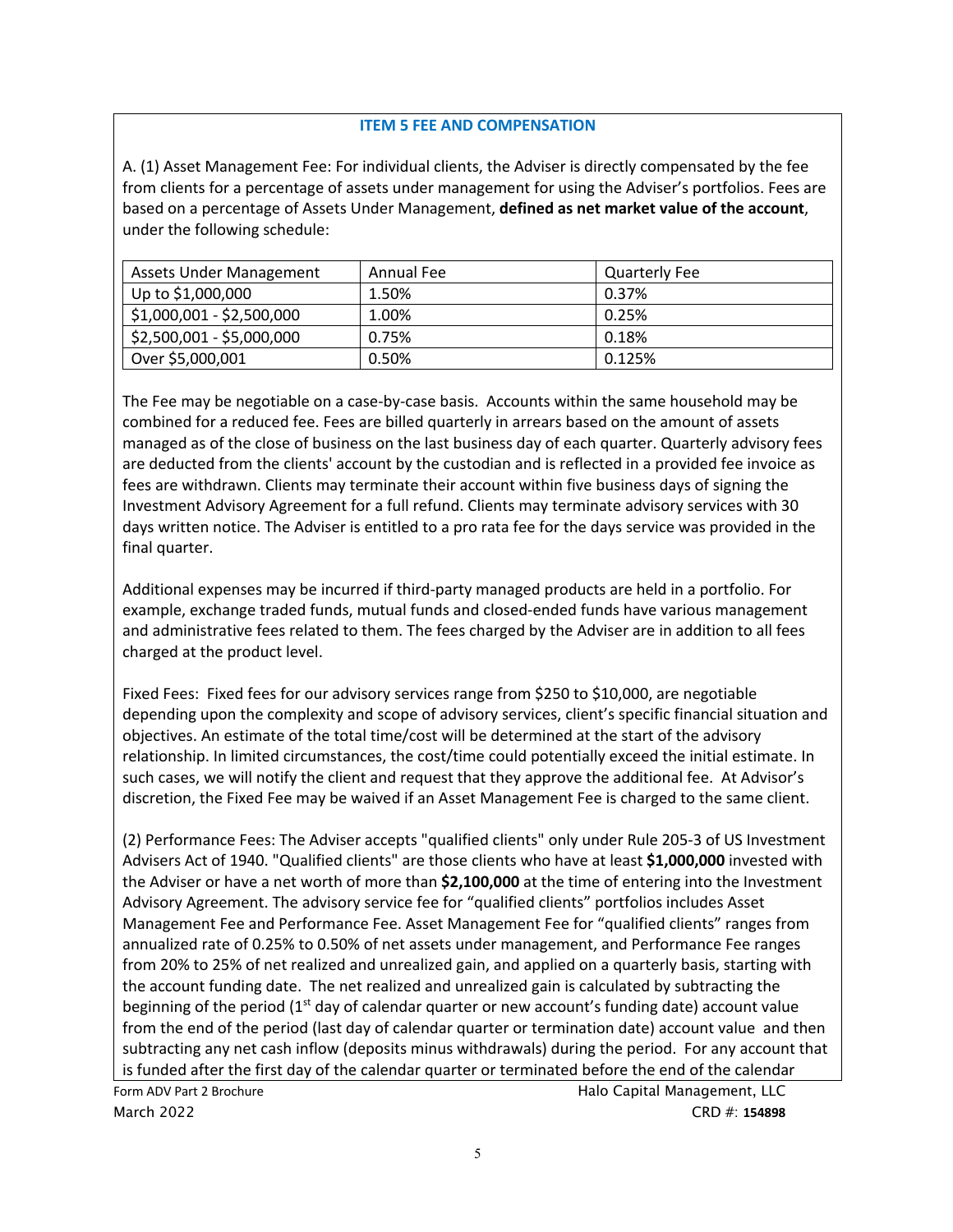quarter, the Performance Fee is calculated pro-rata. If a negative performance is recorded during the period, this reduction in value shall first be recovered during the following quarters before the account can be charged its next Performance Fee. If a negative Performance is recorded for a period or if Performance fee is not earned for the period due to previous period negative performance, the account will be charged only its Asset Management Fee. The specific terms of the Performance Fee will be memorialized in client's advisory agreement. The advisory service fee for the "qualified clients" is not negotiable, but the Adviser does offer exception under special circumstances.

B. The Adviser does not allow supervised persons to take fee payment in advance from clients. Violation of supervised persons could result in immediate termination, and all advanced payments will be refunded to clients upon discovery.

C. The Adviser believes product sales commission presents a conflict of interests for clients' investment portfolios. Although, the Adviser does not engage in product sales that result in commission compensation, its member, Rajesh Jha, is also licensed as an insurance agent, and from time to time, he may service clients seeking advice on life insurance and fixed annuity products. Products, such as insurance, fixed annuities etc. that provide an upfront commission to the agent incentivize the supervised person to recommend investment products based on the compensation received, rather than on a client's needs. Clients have the option to purchase investment or insurance products that we recommend through other brokers or agents that are not affiliated with us.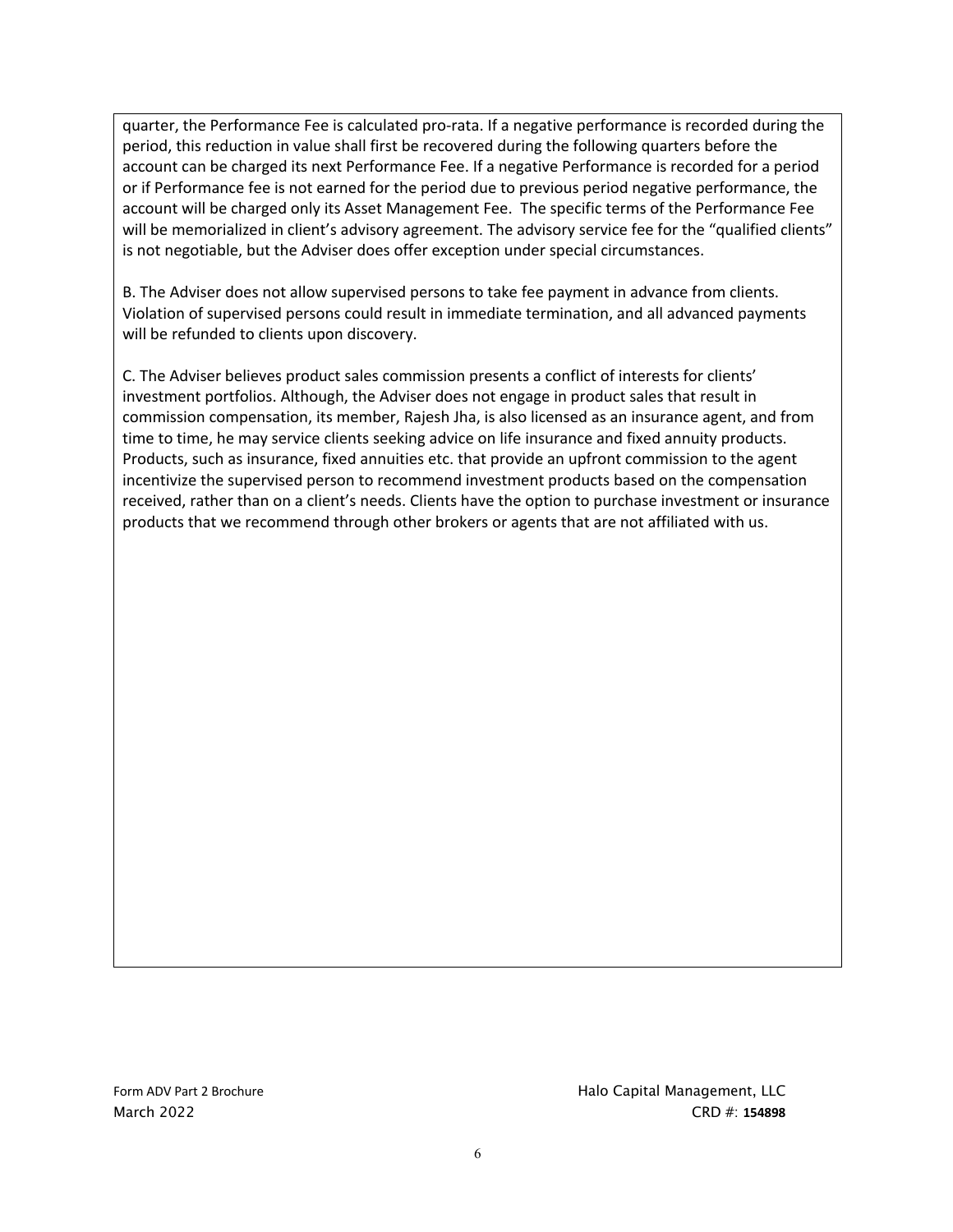#### **ITEM 6 PERFORMANCE-BASED FEES AND SIDE-BY-SIDE MANAGEMENT**

In addition to portfolios managed for regular individual clients, the Adviser accepts "qualified clients" under Rule 205-3 of US Investment Advisers Act of 1940 for certain customized portfolios or investment strategies. For these clients, the Adviser charges performance-based fees, that is, fees based on a share of capital gain on or capital appreciation of the assets of a client. This performance fee arrangement creates an incentive for us to develop strategies to produce superior returns and get compensated for the effort to constantly monitor "qualified clients" accounts and identify future investment opportunities. Except under certain circumstances at the sole discretion of the Adviser, the Adviser does not provide hedging in portfolios managed for regular individual clients, because the risk and complexity of hedging cannot be explained easily to regular individual clients and the regular fee structure without performance-based fee does not justify the effort required for hedging.

The Adviser manages accounts that are charged performance-based fees while at the same time managing accounts, often with similar objectives that are not charged performance-based fees ("sideby-side management"). Because the Adviser may receive increased compensation with regard to unrealized appreciation as well as realized gains in the "qualified clients" accounts, the Adviser may face the conflicts of interest when managing accounts with and without performance-based fees at the same time, such as having an incentive to favor accounts that the Adviser receives a performancebased fee. To avoid such conflicts of interest, the Adviser regularly monitors and ensures that the investments in "qualified clients" accounts are not identical to the ones in regular client accounts.

Performance-based fee arrangement may create an incentive for our firm to make investments that are riskier or more speculative than would be the case in the absence of a performance fee. In order to address this potential conflict of interest, the Advisor periodically reviews client accounts to ensure that investments are suitable and that the account is being managed according to the client's investment objectives and risk tolerance.

The advisor may receive increased compensation with regard to unrealized appreciation as well as realized gains in the client's account. The investment performance is measured, and performance fees calculated per calendar quarter, throughout the term of the contract, which may encourage more than usual frequency of trades and create potential conflicts with respect to allocation of investment opportunities among clients. To address this conflict of interest, the Advisor periodically monitors and ensures that we allocate investment opportunities per client's objectives and risk tolerance, with an effort to avoid favoritism among our clients, regardless of whether the client is charged performance fees.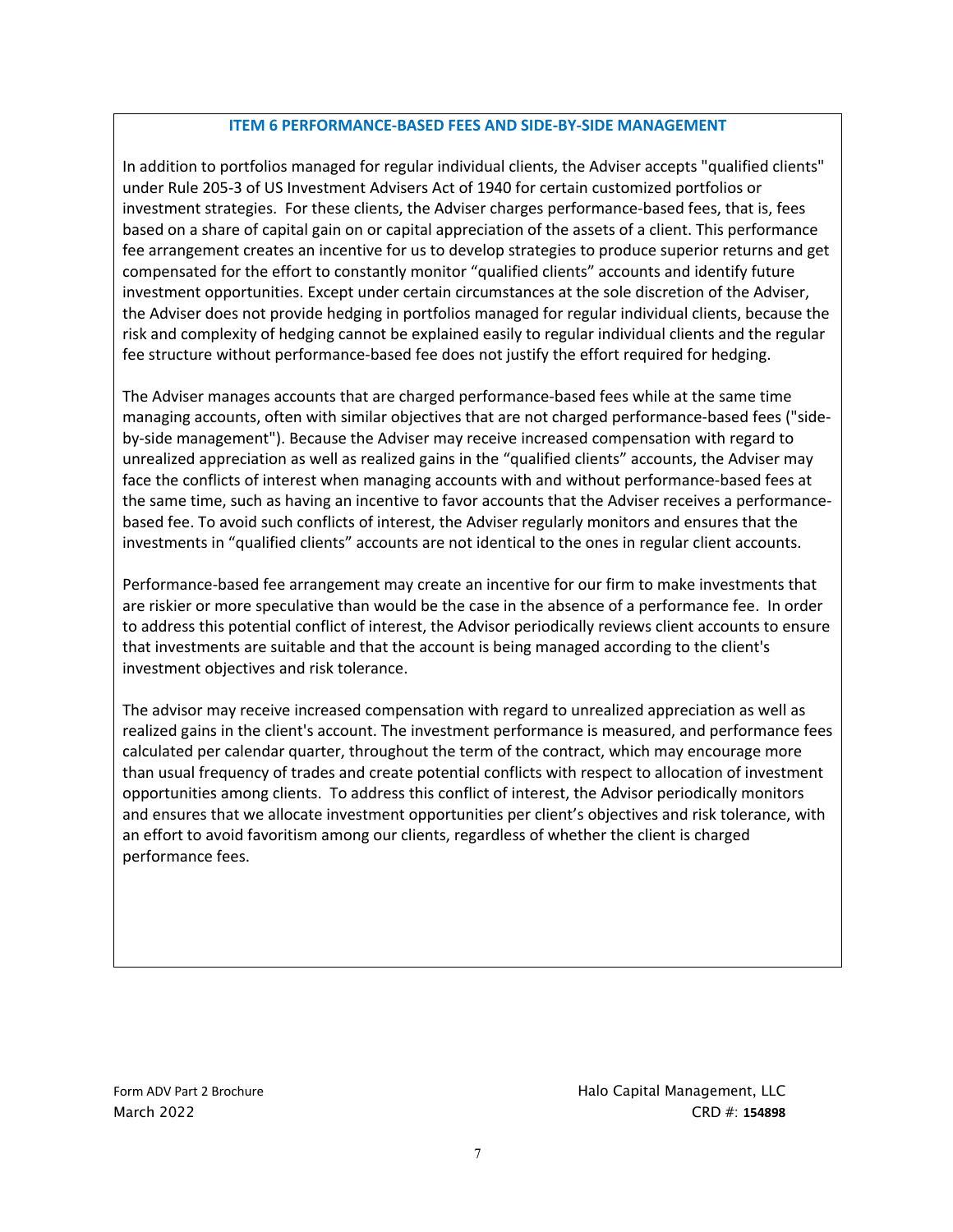## **ITEM 7 TYPE OF CLIENTS**

The Adviser provides investment adviser service to individuals, high net-worth individuals, pension and profit-sharing plans. The Adviser plans to offer investment adviser service to other types of institutional investors in the future.

For individual clients, \$300,000 is the minimum asset amount to utilize advisory service.

For "qualified clients", \$500,000 is the minimum asset amount to receive portfolio management with performance fee. "Qualified clients" are those clients who have at least \$1,000,000 invested with the Adviser or have a net worth of more than \$2,100,000 at the time of entering into an agreement.

The minimum asset amount is negotiable on a case-by-case basis.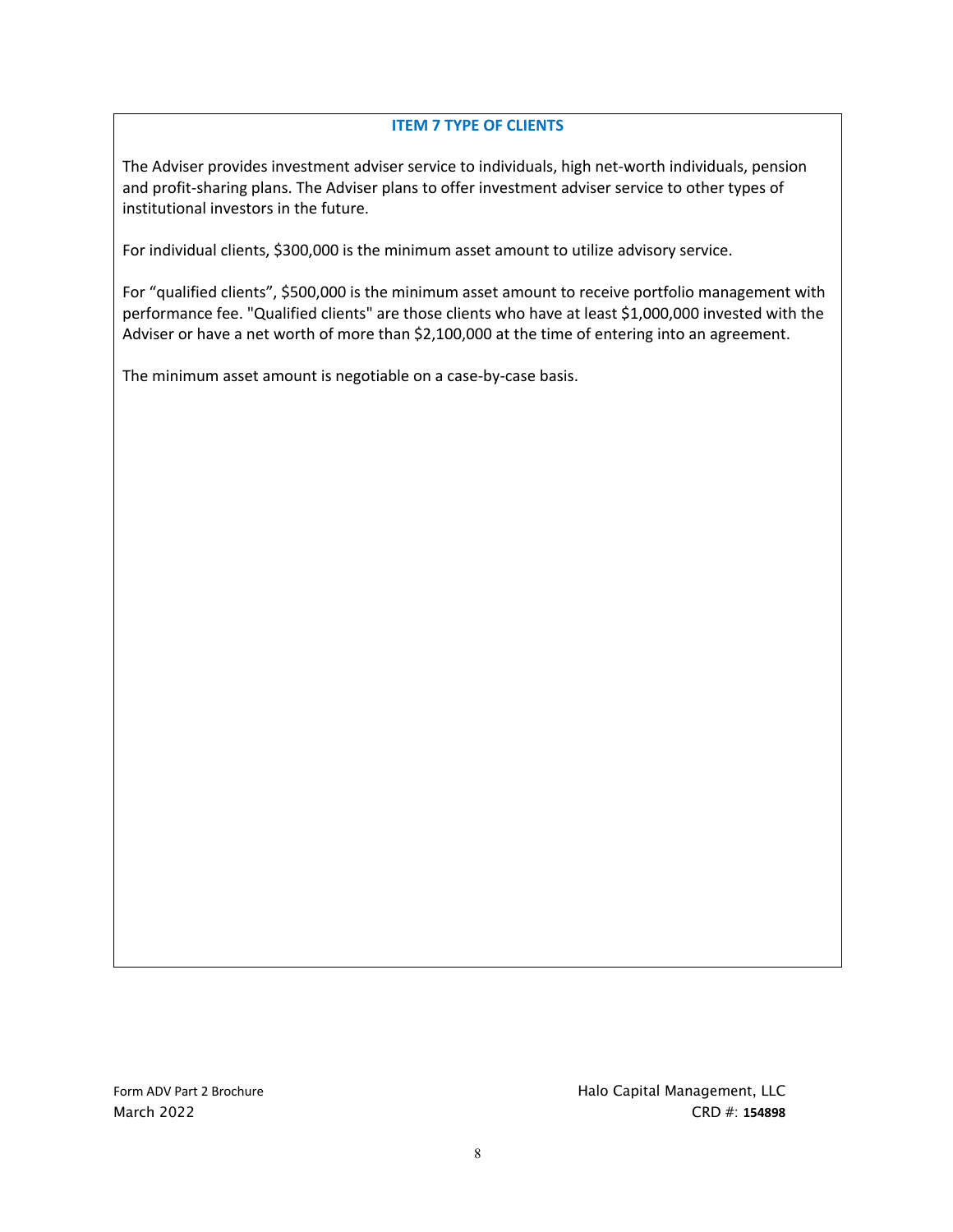#### **ITEM 8 METHODS OF ANALYSIS, INVESTMENT STRATEGIES AND RISK OF LOSS**

Investing in the financial markets involves risk, including the risk of principal loss. Do not invest money you can't afford to lose. Information expressed here is in no way intended as personalized investment advice or solicitation and should not be interpreted as such. Past performance is not necessarily indicative of future results. Performance results do not take into account any tax consequences.

All new client relationships include an investment policy statement (IPS) as part of the Investment Advisory Agreement. This policy is based upon an in-depth evaluation of clients' financial goals, objectives, and risk tolerance. Risk tolerance is assessed using our firm's risk tolerance questionnaire. For existing clients, a follow up risk assessment is recommended if circumstances or their financial status changes.

The investment policy statement specifies a targeted asset allocation. A customized portfolio suitable for the allocation is constructed to each account using mutual funds or Exchange Traded Funds (ETFs) to allow for adequate diversification and risk control. We avoid attempting to time market movements. Our core philosophy is to maintain a strategic allocation portfolio based on client objective and risk tolerance. However, it is acceptable, if the client concurs, to tactically allocate a predetermined percentage to enable the client to take advantage of potential interim investment opportunities. Legacy holdings in new accounts transferred in are typically liquidated immediately. If there are circumstances that make this impractical, or at your client request, we develop a plan to eventually eliminate these positions.

To develop customized portfolios, we employ extensive research and analysis to determine the overall asset allocation, sector weightings, and individual security holdings. The overriding objectives in all our investment models are diversification and liquidity to control risk. We use only marketable stocks, bonds, Exchange Traded Funds (ETFs), and no-load mutual funds to construct our portfolios. The broad strategy is based upon asset allocation foremost so that no individual security will have a major impact on the overall performance. The balance between equity securities and fixed income is the primary factor to control portfolio risk and volatility. We assign equity sector and class weightings based upon our analysis of the marketplace, economic factors, and judgment on where the best opportunities for return verses risk might be. We assign a higher overall percentage of our portfolios to segments of the market we feel are underpriced relative to the potential performance and risk, and underweight segments we conclude have excessive valuations and risk. ETFs and mutual funds selected for our portfolios are based on our analysis, numerous external research sources, and their contribution to the overall investment strategy. Individual stocks, if selected, are based on fundamental analysis approach, which includes extensive research of financial data, products and services, markets and competitors, management capabilities and economic cycle trends, just to name a few factors.

Mutual funds and Exchange Traded Funds (ETFs) are pools of securities so diversification is inherent in their structure. Therefore, our analysis typically focuses on the investment strategy, expense ratios, and overall performance relative to similar offerings in the marketplace. ETFs are similar to indexed mutual funds but trade anytime during the day at the market price, just as an individual stock would. The indexes they track can be based upon a broad market, sector, region, industry etc. ETFs are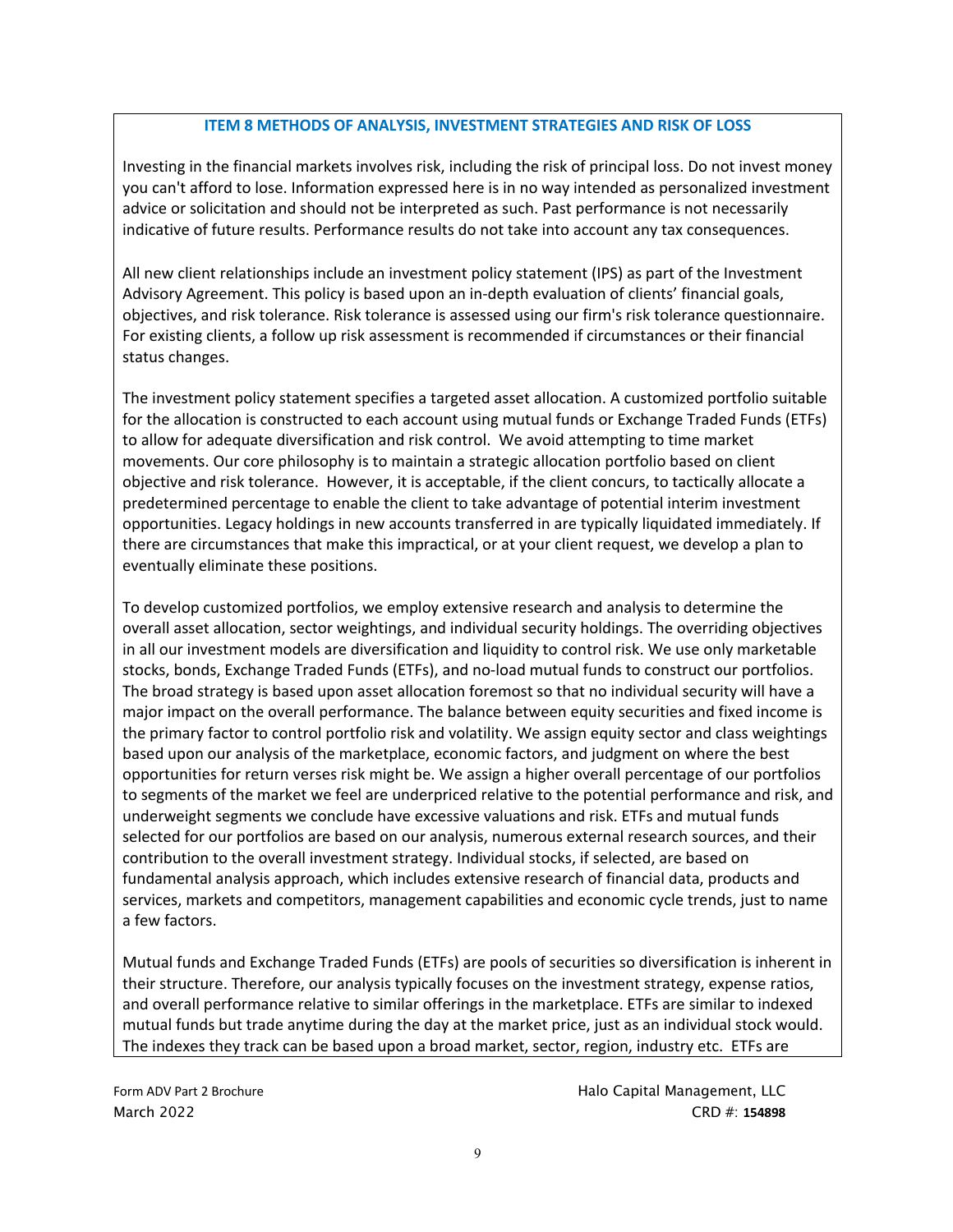structured to be tax efficient and offer low expense ratios. We use them extensively in the construction of most of our portfolios.

While our overall asset allocation strategy is designed to control risk and market volatility, it is not possible to eliminate it entirely. Therefore, even the most conservative asset allocation will be subject to the risk of loss. Past performance is not a guarantee of future results. Investment involves risk of loss of principal. Risk of loss diminishes the longer the investment time horizon.

Cybersecurity Risk. We rely on our digital and network technologies to maintain substantial computerized data about activities for client accounts. Such networks might in some circumstances be subject to a variety of possible adverse cybersecurity incidents or similar events that could potentially result in the inadvertent disclosure of confidential computerized data or client data to unintended parties, or the intentional misappropriation or destruction of data by malicious hackers seeking to compromise sensitive information, corrupt data, or cause operational disruption. Cyberattacks might potentially be carried out by persons using techniques that could range from efforts to electronically circumvent network security or overwhelm websites to intelligence gathering and social engineering functions aimed at obtaining information necessary to gain access. We have established our systems to limit the risk of cybersecurity incidents and to protect data from inadvertent disclosure or wrongful misappropriation or destruction. Nevertheless, despite reasonable precautions, the risk remains that cybersecurity incidents could potentially occur, and such incidents, in some circumstances, might result in unauthorized access to sensitive information about us or our clients, and/or cause damage to client accounts or our activities for clients. We will seek to notify affected clients and investors of any known cybersecurity incident that may pose a substantial risk of exposing confidential personal data about such clients or investors to unintended parties.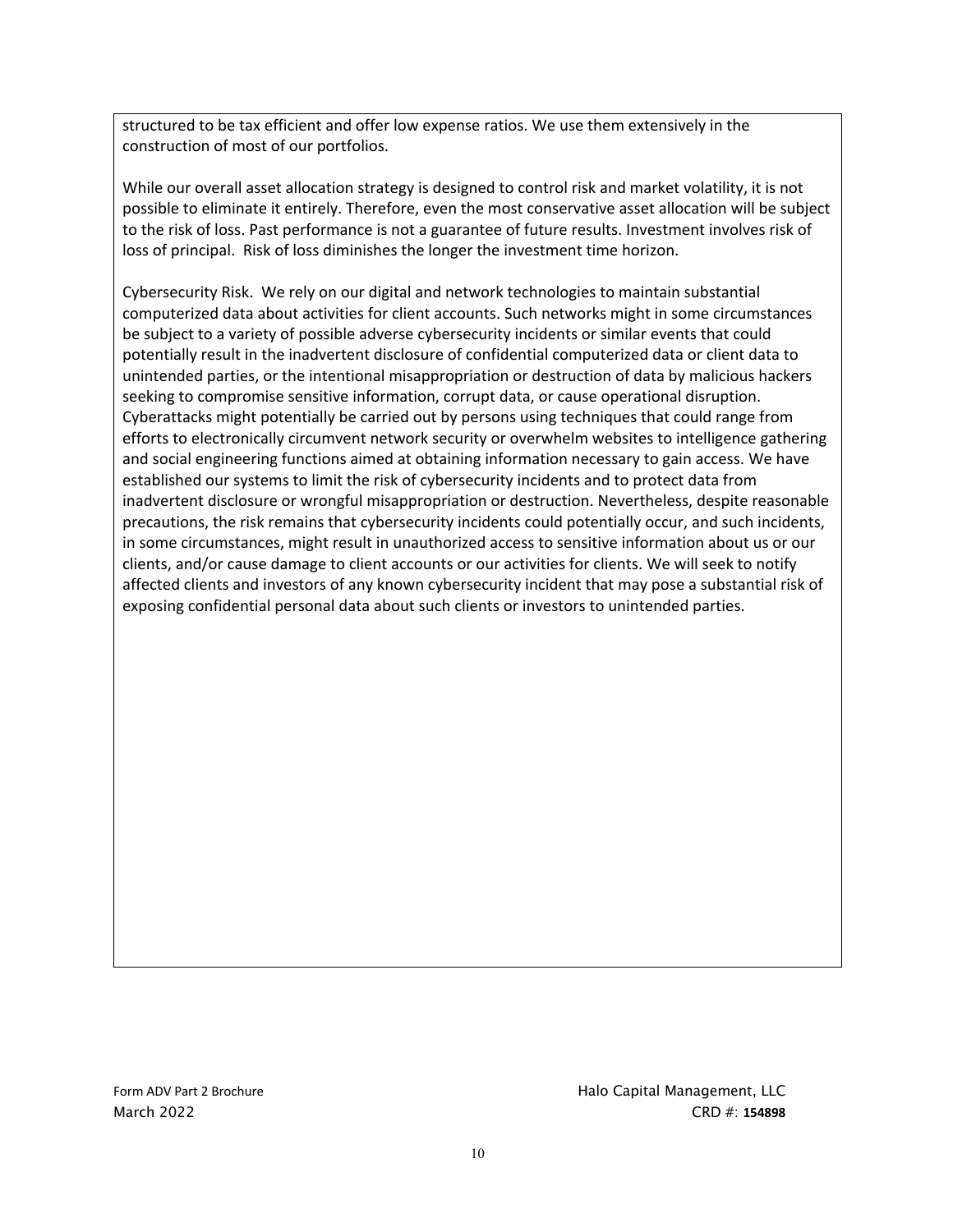#### **ITEM 9 DISCIPLINARY INFORMATION**

Registered investment advisers are required to disclose all material facts regarding any legal or disciplinary events that would be material to your evaluation of Halo Capital Management LLC or the integrity of its management. Currently there is no legal or disciplinary action against Halo Capital Management LLC, its management, or its supervised persons.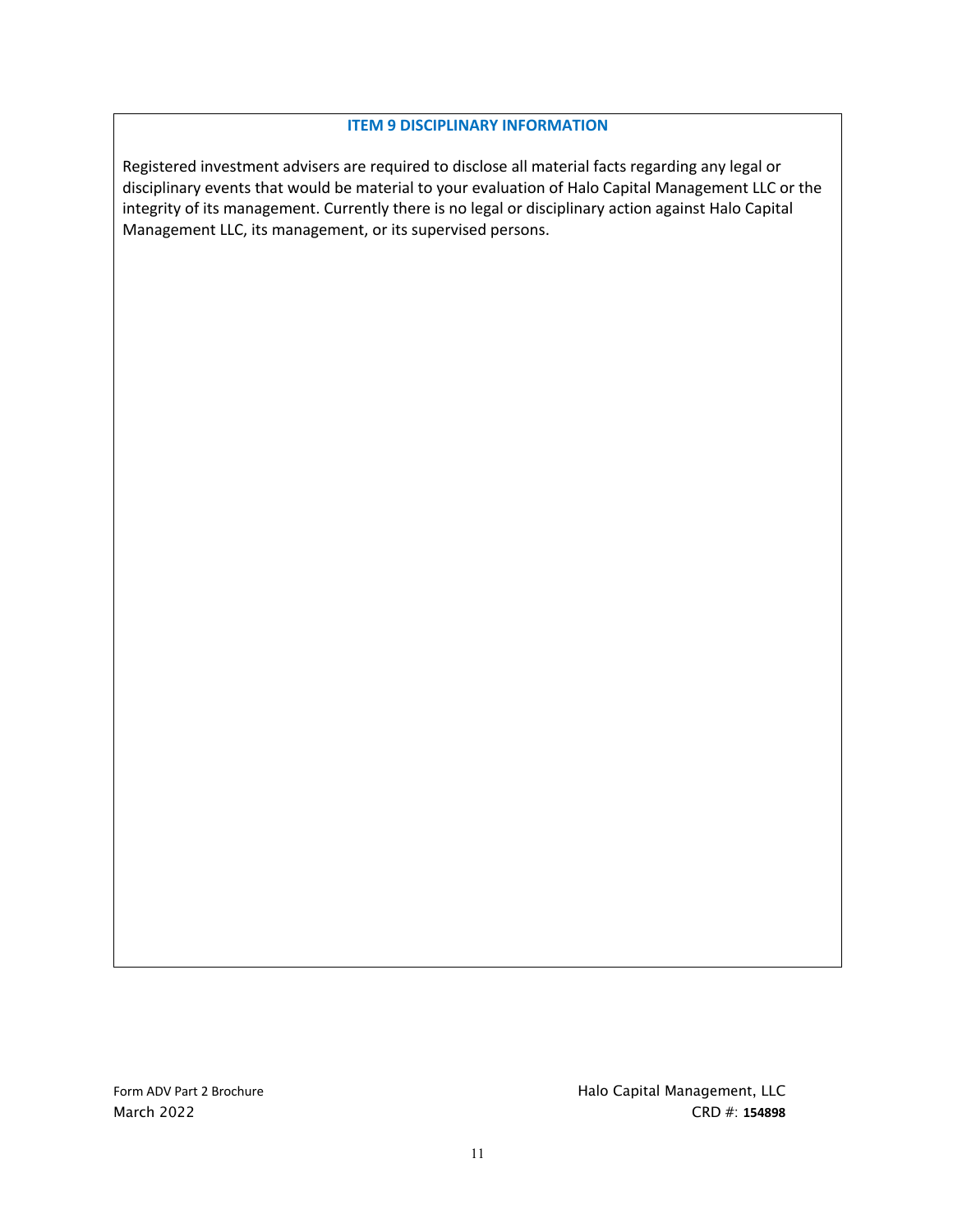### **ITEM 10 OTHER FINANCIAL INDUSTRY ACTIVITIES AND AFFILIATIONS**

A. The Adviser or any of its management persons is not registered as a broker-dealer and is not a registered representative of a broker-dealer.

B. The Adviser or any of its management persons is not registered as a futures commission merchant, commodity pool operator, a commodity trading advisor, or an associated person of the foregoing entities.

C. The Adviser does not recommend or select other investment advisers for clients in order to receive compensation for the referral.

D. Member Rajesh Jha is also licensed as an insurance agent. From time to time, he may offer clients advice or products related to those activities. Clients are not required to purchase any products.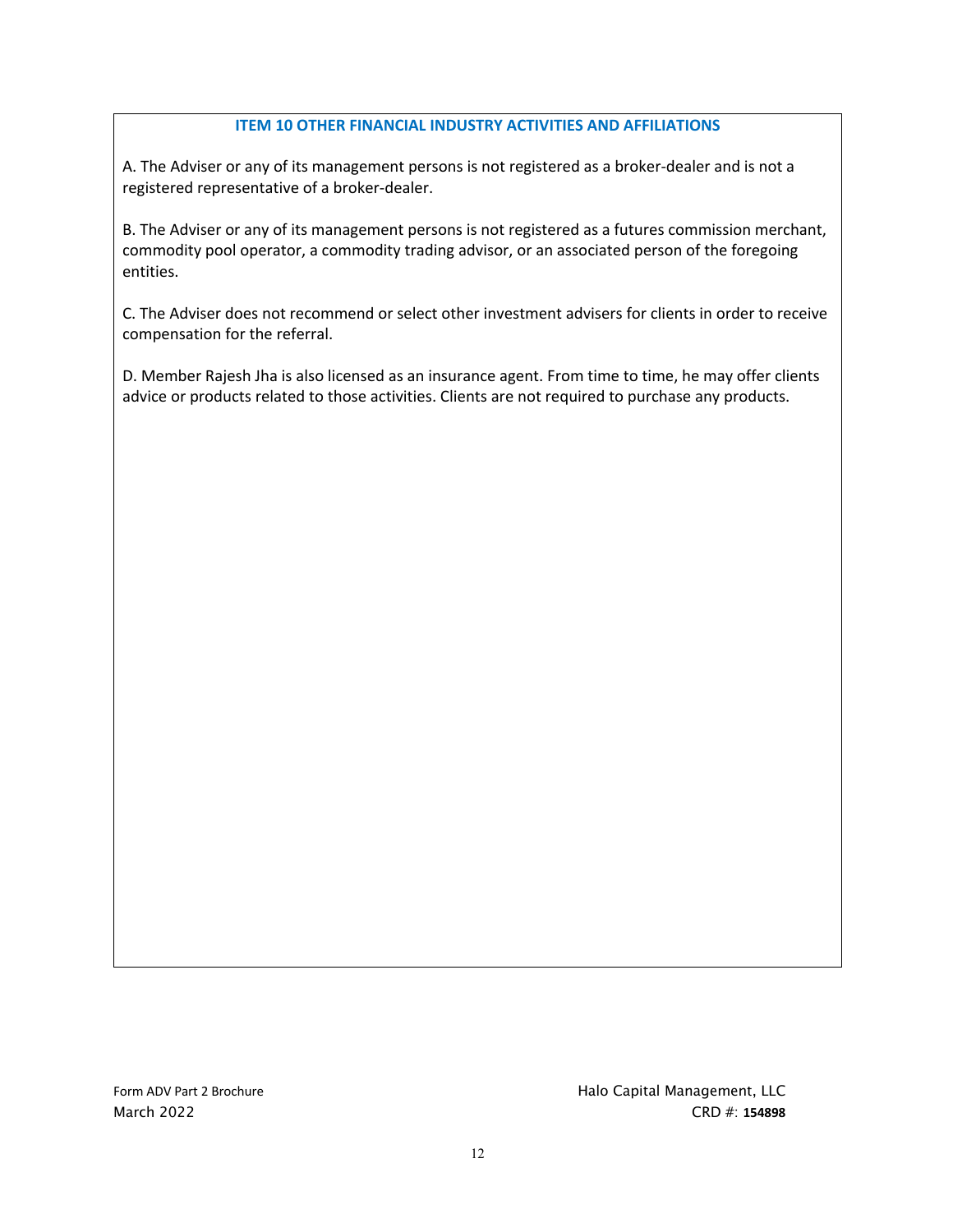# **ITEM 11 CODE OF ETHICS, PARTICIPATION OR INTEREST IN CLIENT TRANSACTIONS AND PERSONAL TRADING**

The Adviser has a written code of ethics that requires the firm to place the clients' interests above the firm or any employee's interests. It charges fair fees based on the unique client scenario, required time and utilized skills. It conducts all client dealings to uphold required laws and regulations. The firm provides the same level of service to each client as it would expect in the same circumstances. A complete copy of its code of ethics is available upon request.

The Adviser or individuals associated with the firm, may buy or sell, for their personal account(s), investment products identical to those recommended to clients. It is the express policy of the Adviser that no person employed by the firm may purchase or sell any security prior to a transaction(s) being implemented for an advisory account, and therefore, preventing such employees from benefiting from transactions placed on behalf of advisory accounts, as these situations represent a conflict of interest.

The Adviser has established the following restrictions in order to ensure its fiduciary responsibilities:

1. Associated persons, or their immediate family members shall not buy or sell securities for their personal portfolio(s) where their decision is derived in whole or in part, by reason of the associated person's employment, unless the information is also available to the investing public on reasonable inquiry. No associated person of the firm shall prefer his or her own interest to that of the advisory client.

2. The Adviser maintains records of all securities bought or sold by the firm, associated persons of the firm, and related entities. The Adviser reviews these records on a regular basis.

3. The Adviser requires that all individuals must act in accordance with all applicable federal and state regulations governing registered investment advisory practice.

4. Any individual not in observance of the above may be subject to termination.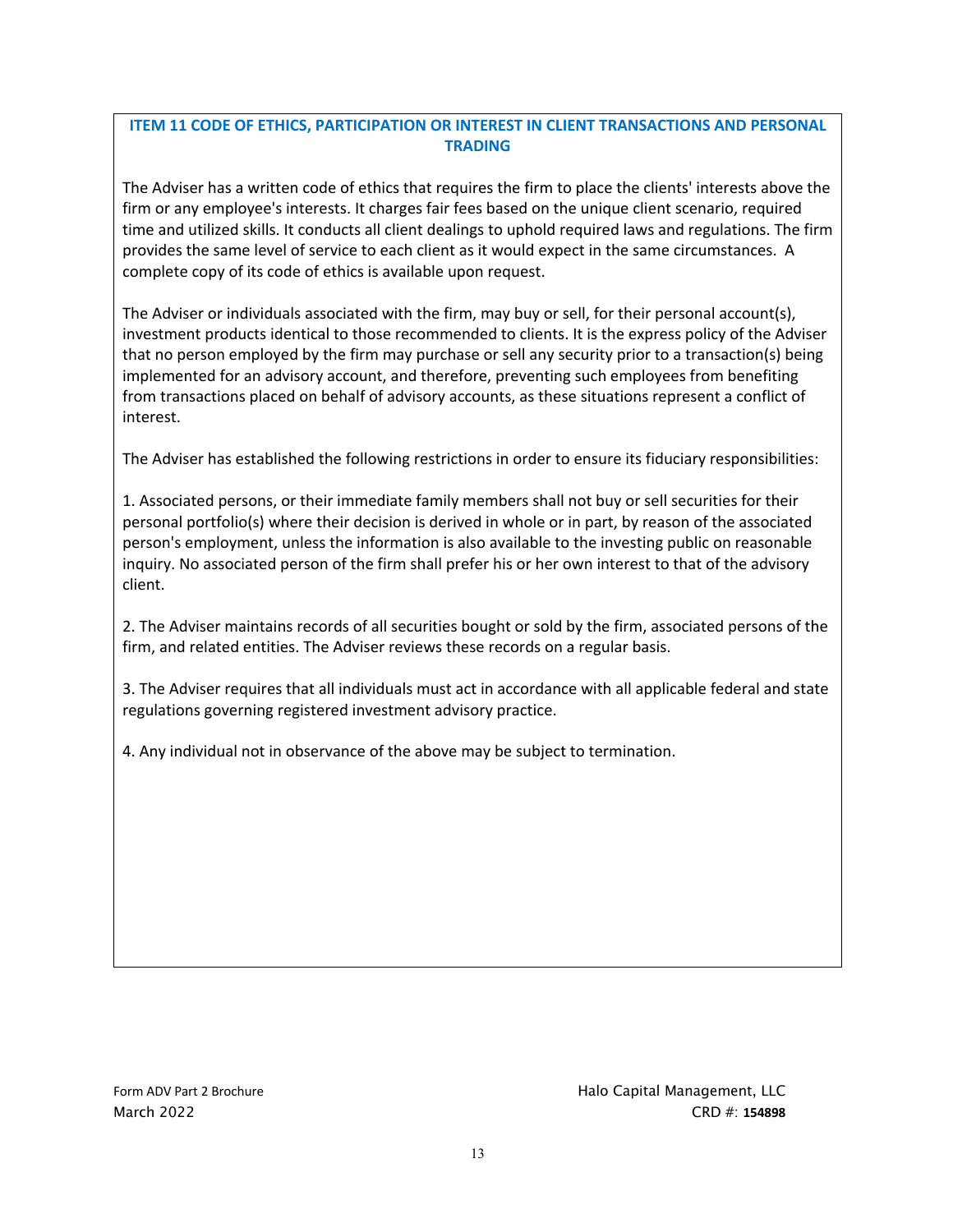#### **ITEM 12 BROKERAGE PRACTICES**

The Adviser's Investment Advisory Agreement grants the Advisor discretionary direct asset management services to advisory clients. The Adviser directs the custodian to invest and reinvest or sell and otherwise dispose of the account assets in common and preferred stocks, bonds, debentures, mortgages, notes, mutual fund shares, exchange traded funds, options, and real estate investment trusts. The Adviser directs the custodian to exercise or abstain from exercising any options, privileges or rights held as part of the account. The Adviser does not receive any benefit from custodian other than execution of client transactions.

The Adviser will use block trades where possible and when advantageous to clients. The blocking of trades permits the trading of aggregate blocks of securities composed of assets from multiple client accounts, so long as transaction costs are shared equally and on a pro-rata basis between all accounts included in any such block. Block trading may allow us to execute equity trades in a timelier, more equitable manner, at an average share price.

The Adviser recommends the use of a particular broker-dealer to serve as custodian or utilizes a broker-dealer of the client's choosing. Clients are not required to use Advisor recommended custodian. The Adviser selects appropriate brokers based on a number of factors including but not limited to their efficient transaction execution capability, ability to aggregate orders and relatively low transaction fees. The Adviser relies on the custodian to provide its execution services at the best prices available. Clients may pay commissions higher than those attainable from other brokers. Clients pay for any and all custodial fees in addition to the advisory fee charged by the Adviser.

#### DIRECTED BROKERAGE

The Adviser recommends that clients direct the Adviser to execute transactions through its custodians. As such, the Adviser may be unable to achieve the most favorable execution of client's transactions and client's may pay higher brokerage commissions than they might otherwise pay through another brokerdealer that offers the same types of services.

In limited circumstances, and at Adviser's discretion, some clients may instruct the Adviser to use one or more particular brokers for the transactions in their accounts. If a client chooses to direct the Adviser to use a particular broker, they should understand that this might prevent the Adviser from aggregating trades with other client accounts. This practice may also prevent the Adviser from obtaining favorable net price and execution. Thus, when directing brokerage business, clients should consider whether the commission expenses, execution, clearance, and settlement capabilities that they will obtain through the broker of their choice are adequately favorable in comparison to those that the Adviser would otherwise obtain for them.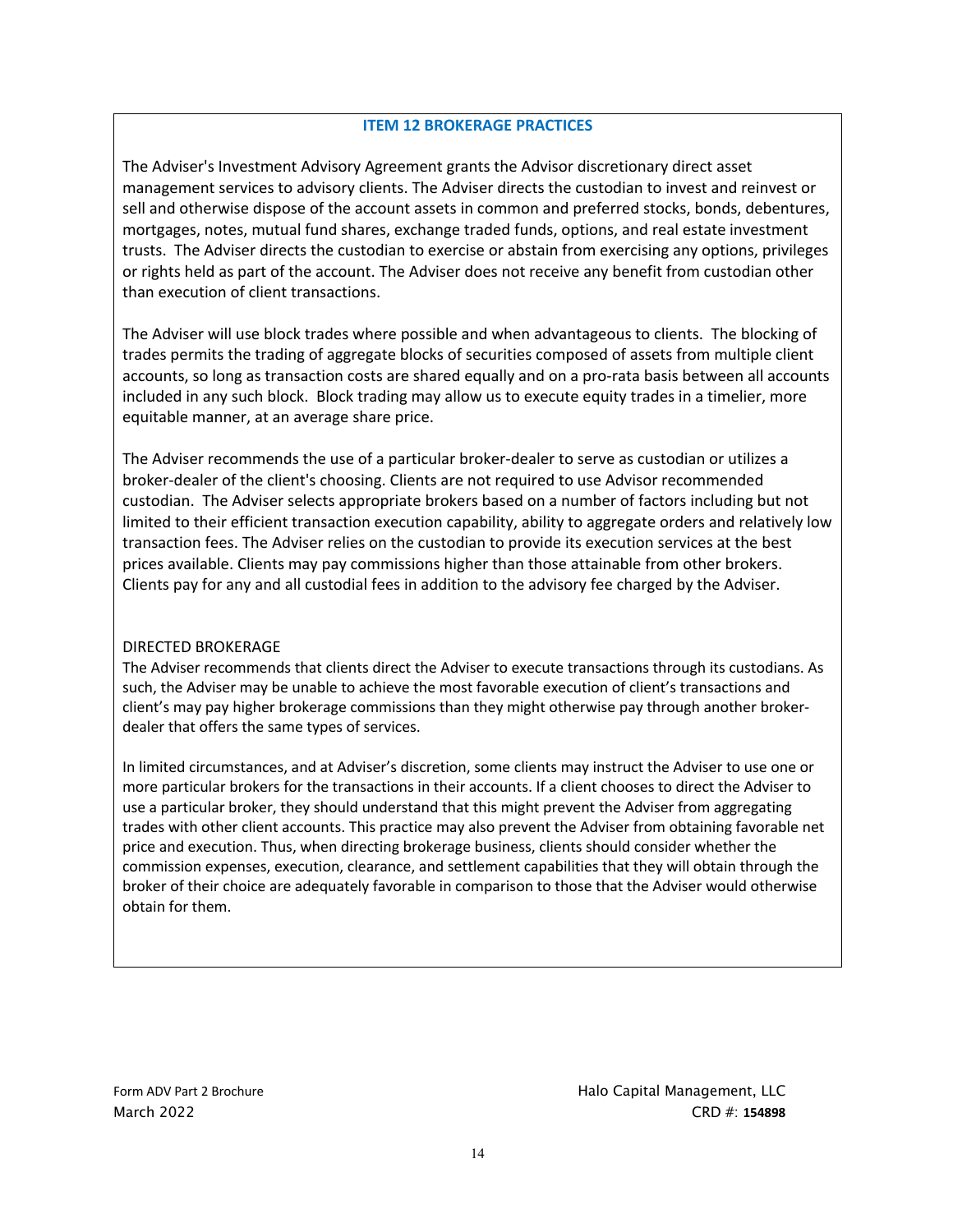## **ITEM 13 REVIEW OF ACCOUNTS**

A. Client accounts are reviewed at least monthly for consistency with clients' investment policy. Rajesh Jha, President and CEO of the Adviser, performs reviews of all investment advisory accounts.

B. The Adviser typically reviews client accounts on weekly basis to ensure accounts' performance is consistent with clients' investment policy.

C. Brokerage statements are sent directly from the brokerage firm, typically in electronics format, and are typically sent monthly. The statements list the account positions, account activity, and other related information. Clients are also sent confirmations following each brokerage account transaction unless confirmations have been waived.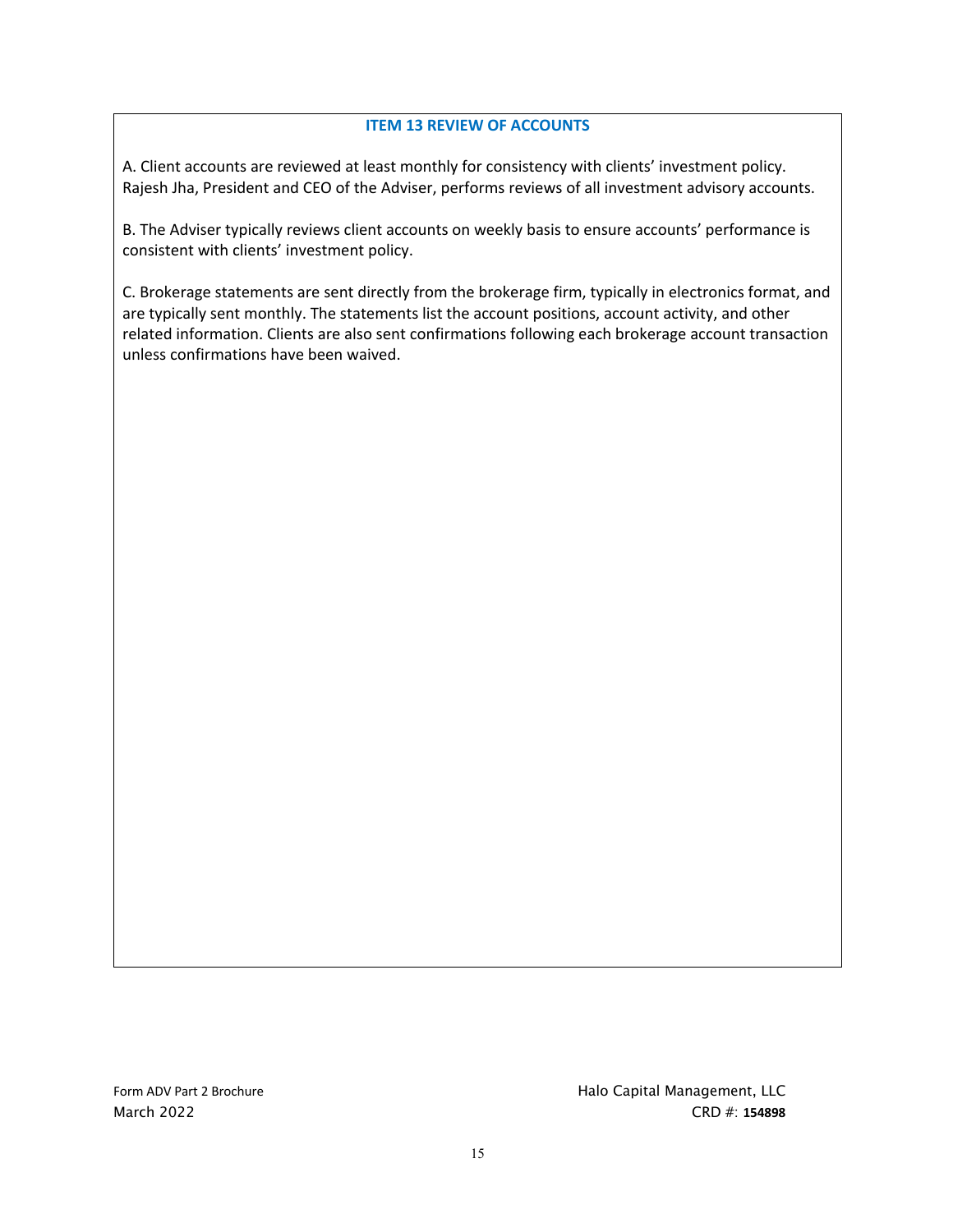## **ITEM 14 CLIENT REFERRALS AND OTHER COMPENSATION**

A. The Adviser and its supervised persons do not have any arrangements, oral or in writing, where it is paid cash by or receives some economic benefit (including commissions, equipment or other services) from a non-client in connection with giving advice to clients.

B. The Adviser and its supervised persons do not directly or indirectly compensate any person for client referrals. The Adviser does not use solicitors.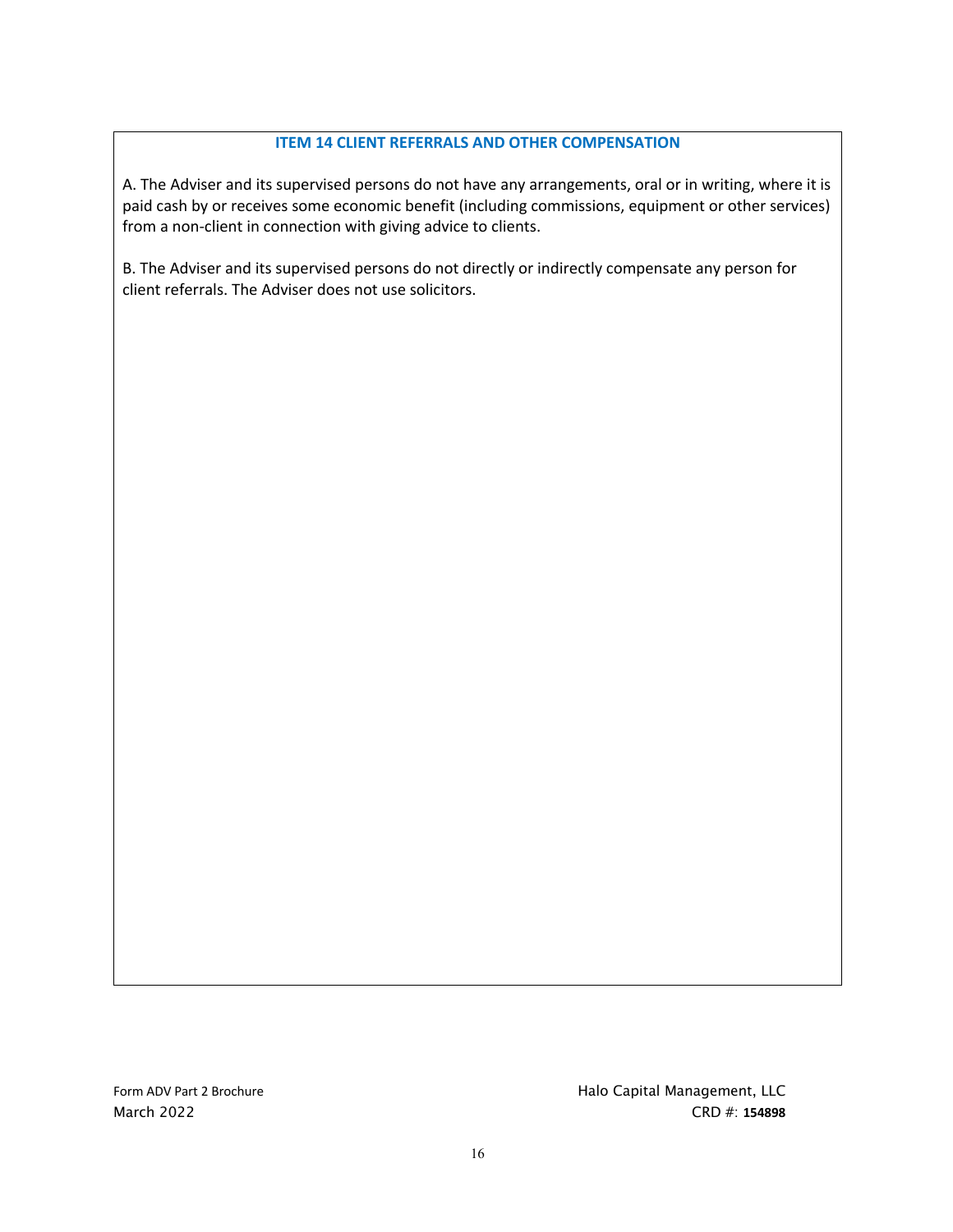### **ITEM 15 CUSTODY**

The Adviser does not have custody of client accounts, and it does not allow supervised persons to take custody of clients' funds. However, the Adviser is deemed to have custody of client assets through the debiting of fees from client accounts.

Custody of client accounts will be held at independent brokerage firms that serve as qualified custodians. The adviser has written authorization from the client to deduct advisory fees from the account held with the qualified custodian.

As part of the billing process, the client's qualified custodian is provided with the amount of the fee to be deducted from that client's account. On at least a quarterly basis, the custodian is required to send a statement showing all transactions within the account during the reporting period, including the amount of any Adviser's fees debited from the client's account.

Because the custodian does not calculate the amount of the fee to be deducted, it is important for clients to carefully review their custodial statements to verify the accuracy of the calculation, among other things. Clients should contact the Adviser directly if they believe that there may be an error in their statement.

In addition to the statements that clients receive directly from their custodians, the Adviser also sends a Billing Summary directly to its clients on a quarterly basis. The Billing Summary itemizes the fee including the formula used to calculate the fee, the amount of assets under management upon which the fee is based, and the time period covered by the fee. We urge our clients to carefully compare the information provided on the Billing Summary with the statement sent to them by their qualified custodian.

Custody of client accounts will be held at independent brokerage firms.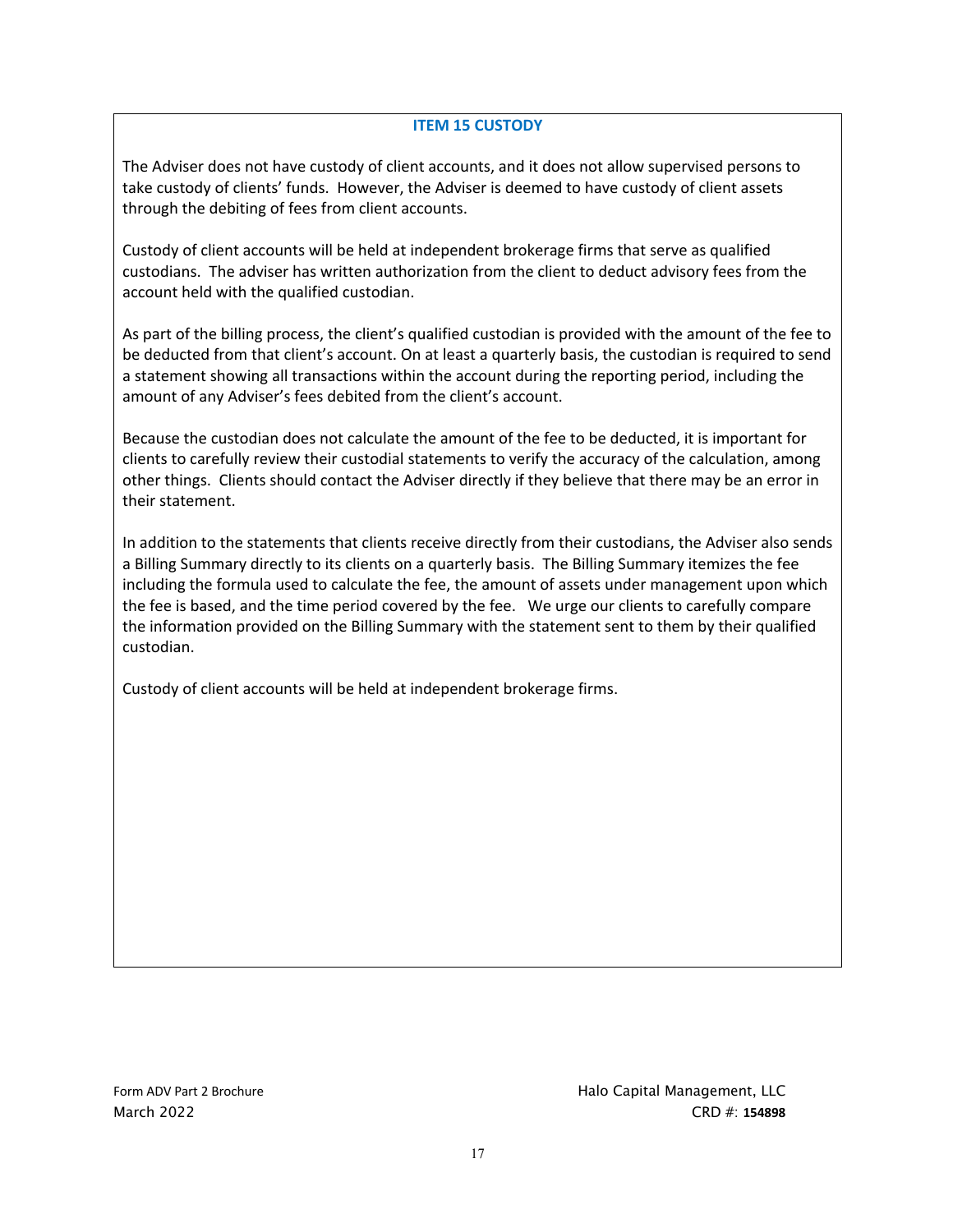#### **ITEM 16 INVESTMENT DISCRETION**

Clients will complete an investment advisory agreement with the Adviser, and the investment advisory agreement does not give the Adviser the authority to withdraw funds or securities from client accounts.

The agreement only gives the Adviser discretionary trading authorization and power of attorney to buy and sell securities in client accounts, to receive account statements, and to have brokerage calculate and deduct agreed upon advisory service fee. This agreement sets forth the authorization of us to determine, without obtaining specific client consent, the securities to be bought and sold and the amount of securities to be bought and sold. The Adviser determines buy and sell decision of investments in client accounts.

Clients give the Adviser discretionary authority when they sign the Investment Advisory Agreement with the Adviser. Clients can limit the discretionary authority by giving us written instructions, and may change or amend such limitations by once again providing us with written instructions.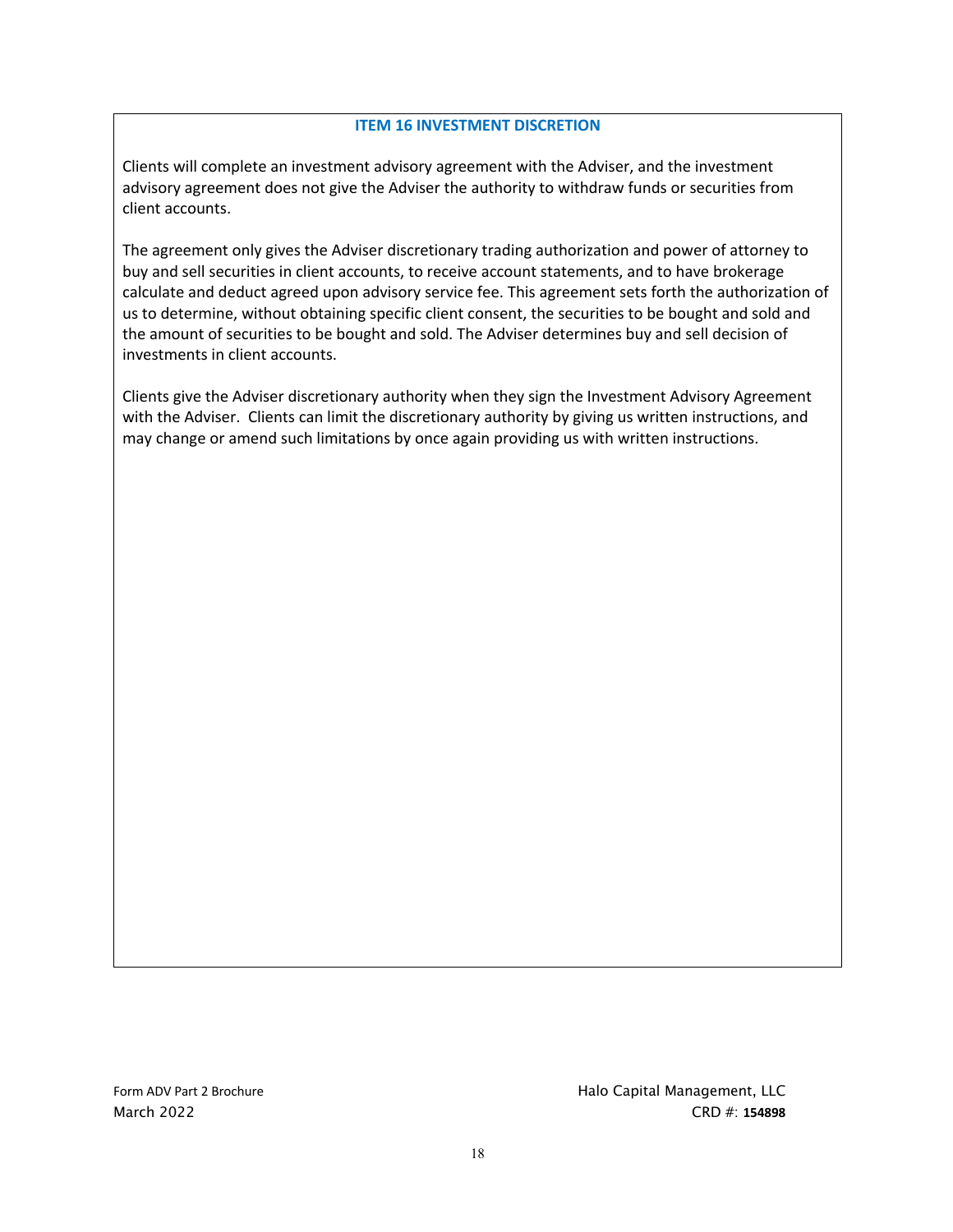### **ITEM 17 VOTING CLIENT SECURITIES**

A. The Adviser will not have or accept authority to exercise power with respect to client securities. The Adviser will not vote proxies on behalf of clients.

B. Clients will receive their proxies or other solicitations directly from their brokerage firm or a transfer agent. The Adviser does not offer opinion on proxies or solicitations. All of securities held in portfolios are determined by objective valuation methods, and the Adviser never makes buy or sell decisions based on proxies or solicitations.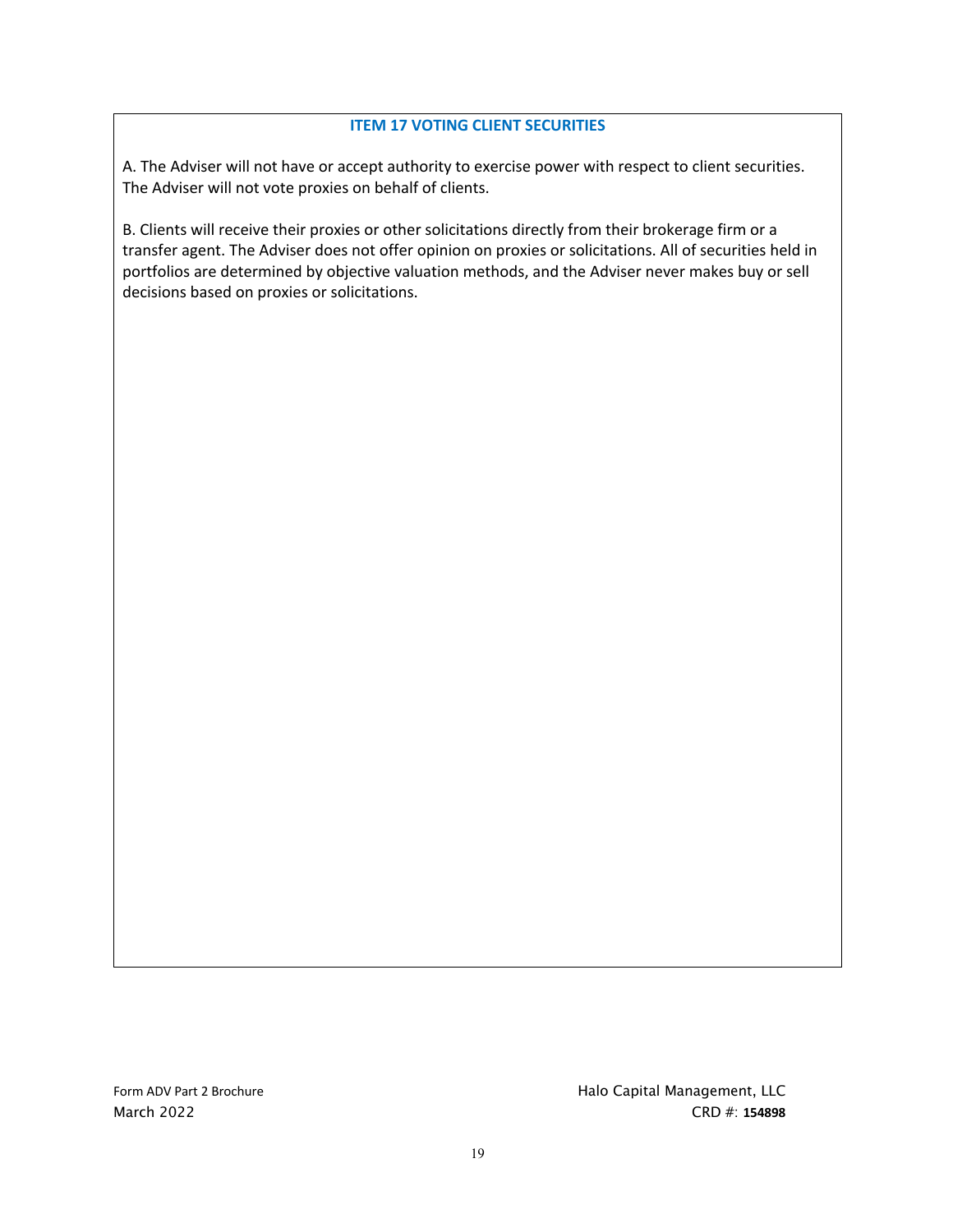#### **ITEM 18 FINANCIAL INFORMATION**

A. The Adviser does not allow prepayment of advisory service fee, and does not allow supervised persons to take fee payment in advance from any client.

B. The Adviser and its supervised persons have discretionary trading authorization but do not have custody of client funds or securities.

C. The Adviser has never been the subject of a bankruptcy petition at any time during the past ten years.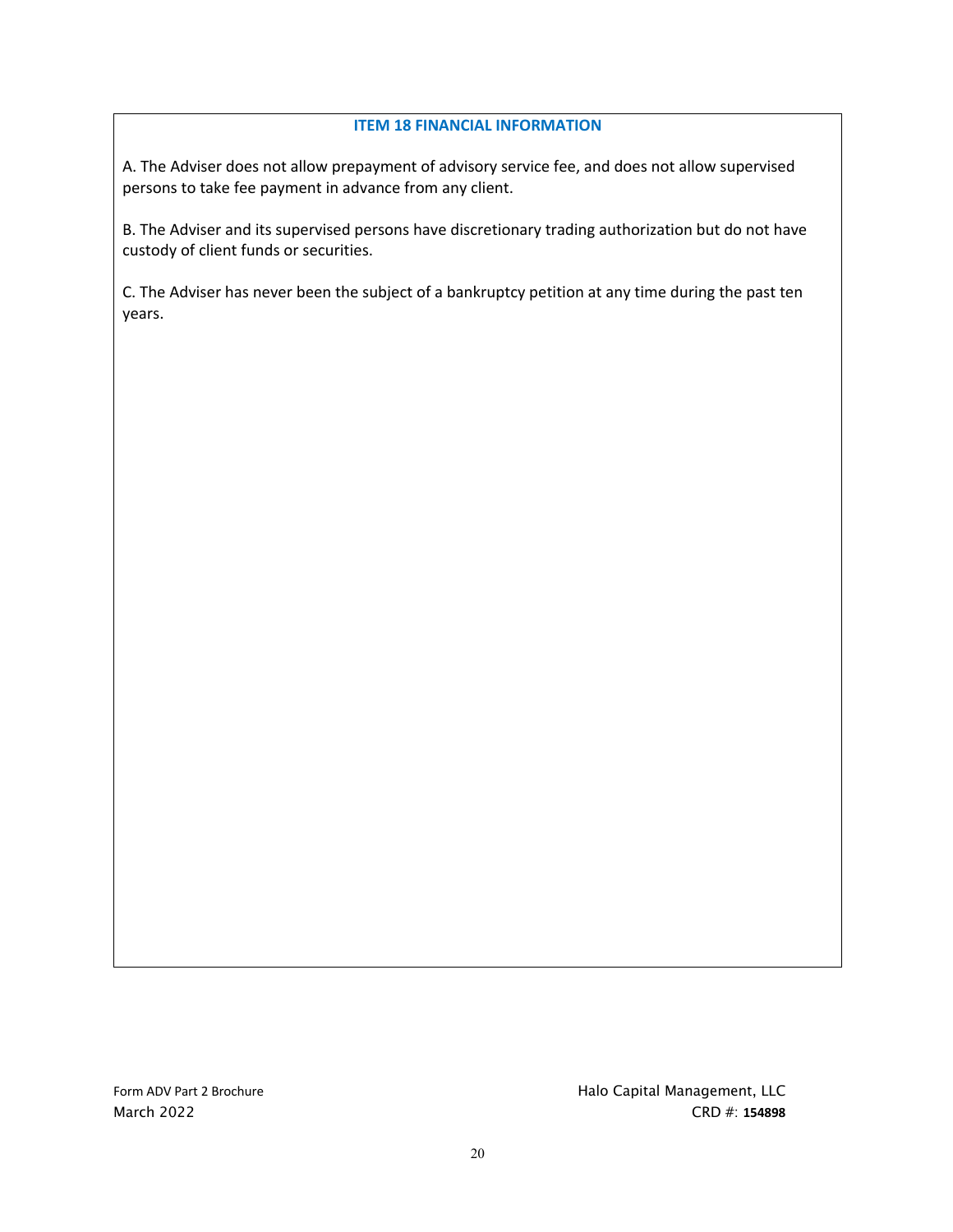#### **ITEM 19 REQUIREMENTS FOR STATE-REGISTERED ADVISERS**

A. Education and Business Background of principal executive officer of the Adviser:

Name: Rajesh Jha Year of Birth: 1970

Education Background: 1998 University of Maryland at College Park, MBA 1995 University of Maryland at College Park, MS

Business Background: 08/2010 - Present Halo Capital Management, LLC, Member/IAR

B. The main business activities of the Adviser are managing investment portfolios and providing investment advice. The Adviser spends about 100% of its time on the investment management business.

C. Performance fee calculation method is described in item 5A(2). Performance-based compensation may create an incentive for the Adviser to recommend an investment that may carry a higher degree of risk to the client.

D. The Adviser or any of its management persons has not been found liable in an arbitration claim or in a civil, self-regulatory organization, or administrative proceeding.

E. The Adviser or its management team does not have any relationship or arrangement with any issuer of securities.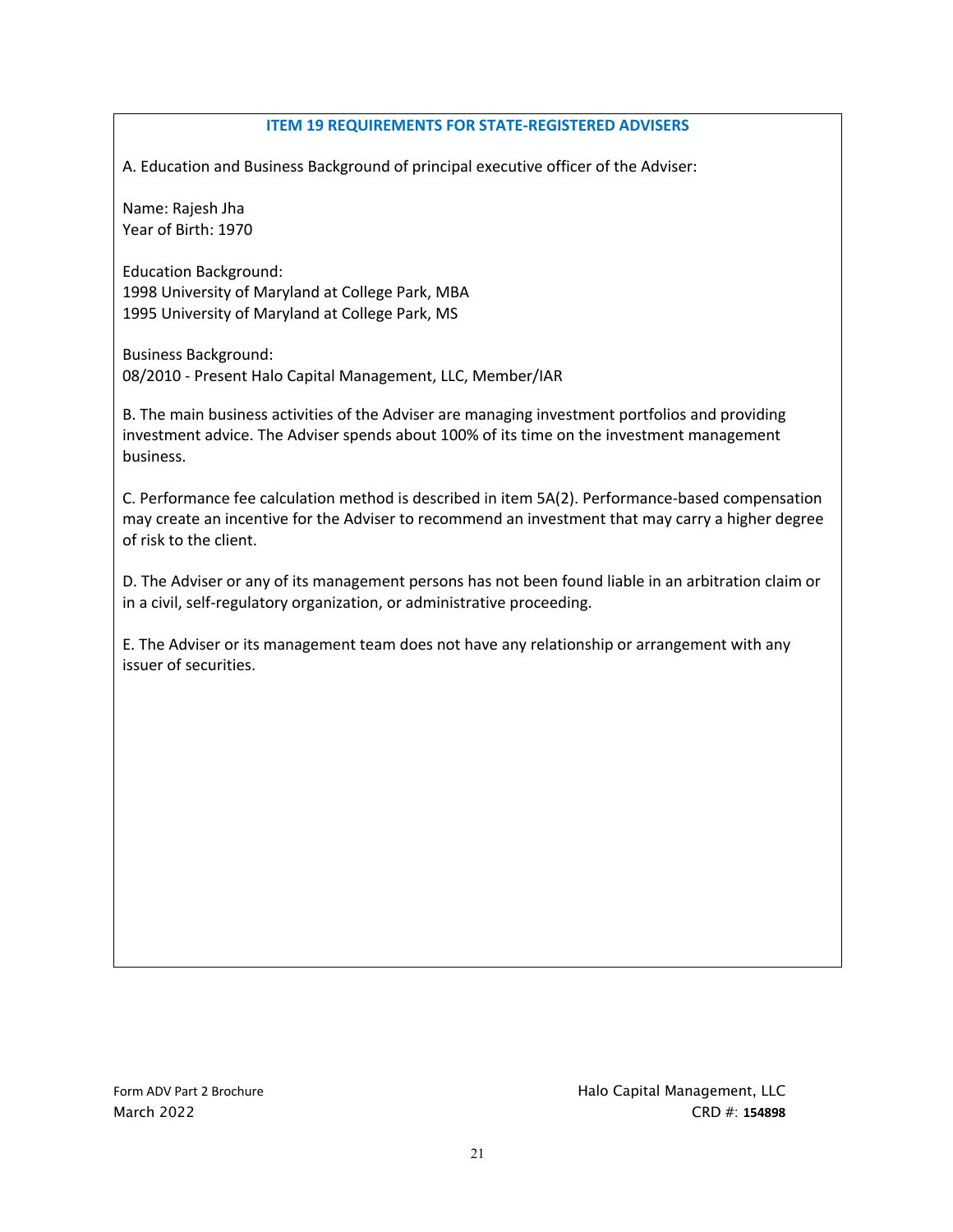# **Form ADV Part 2B Brochure Supplement ITEM 1 COVER PAGE**

Rajesh Jha Halo Capital Management LLC 4000 Legato Road, Suite 1100 Fairfax, VA 22033 Phone: 703-873-7591

Date of Supplement: March 20, 2022

**This Brochure Supplement provides information about Rajesh Jha that supplements Halo Capital Management LLC's brochure. You should have received a copy of that brochure. Please contact Rajesh Jha if you did not receive Halo Capital Management LLC's brochure or if you have any questions about the contents of this supplement. Additional information about Rajesh Jha is also available on the SEC's website at www.adviserinfo.sec.gov.**

## **ITEM 2 EDUCATIONAL BACKGROUND AND BUSINESS EXPERIENCE**

Rajesh Jha Year of Birth: 1970

Education Background: 1998 University of Maryland at College Park, MBA 1995 University of Maryland at College Park, MS

Business Background: 08/2010 - Present Halo Capital Management, LLC Member/IAR

## **ITEM 3 DISCIPLINARY INFORMATION**

Registered investment advisers are required to disclose all material facts regarding any legal or disciplinary events that would be material to your evaluation of each supervised person providing investment advice. No information is applicable to this Item for Rajesh Jha.